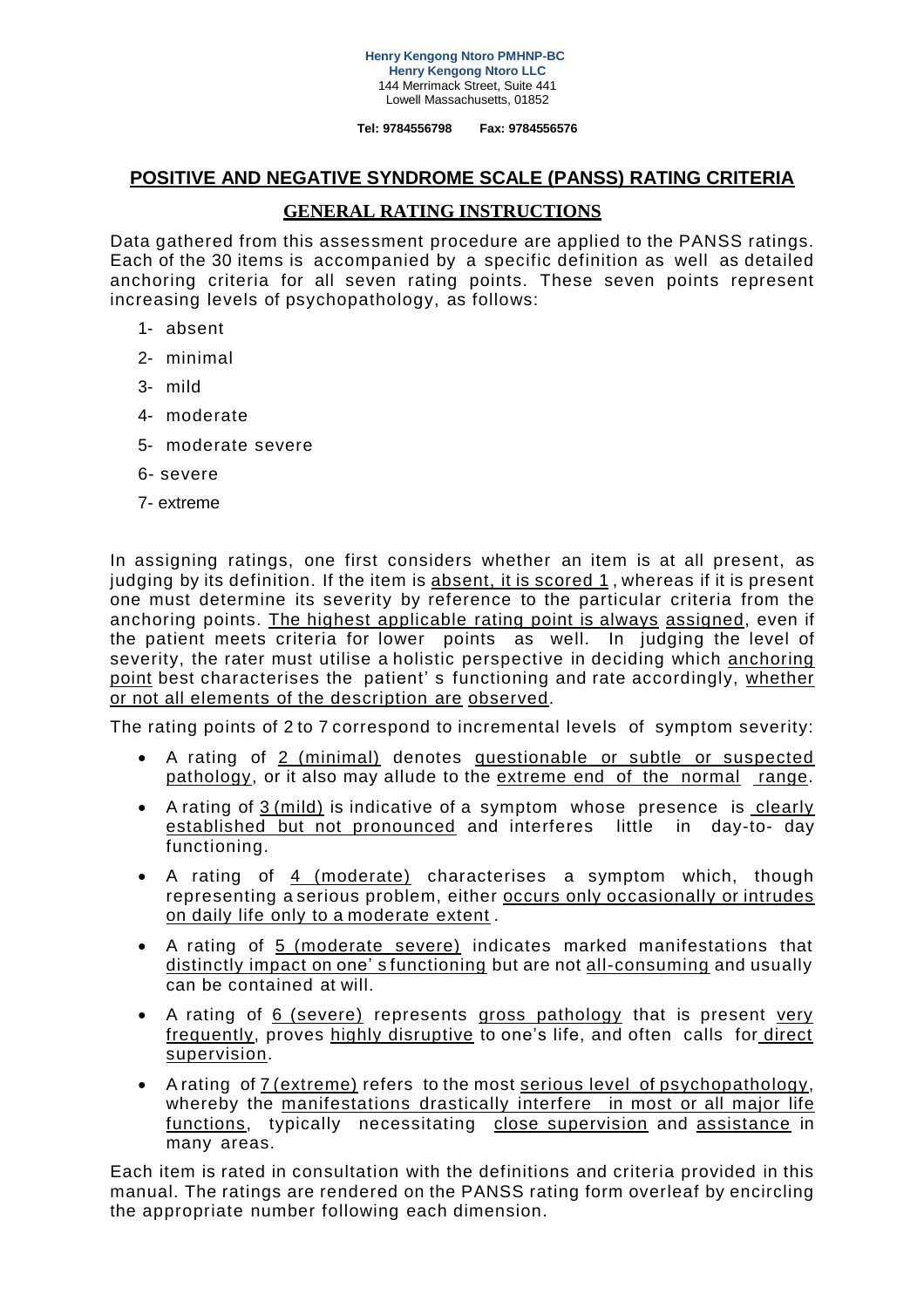|                |                                               | absent       | minimal          | mild         | moderate                | moderate<br>severe | severe           | extreme        |
|----------------|-----------------------------------------------|--------------|------------------|--------------|-------------------------|--------------------|------------------|----------------|
| P <sub>1</sub> | Delusions                                     | $\mathbf{1}$ | $\overline{2}$   | $\mathbf{3}$ | $\overline{4}$          | 5                  | 6                | $\overline{7}$ |
| P <sub>2</sub> | Conceptual disorganisation                    | $\mathbf{1}$ | 2                | 3            | 4                       | 5                  | 6                | 7              |
| P <sub>3</sub> | Hallucinatory behaviour                       | $\mathbf{1}$ | 2                | 3            | $\overline{4}$          | 5                  | 6                | 7              |
| P <sub>4</sub> | Excitement                                    | 1            | 2                | 3            | 4                       | 5                  | 6                | 7              |
| P <sub>5</sub> | Grandiosity                                   | $\mathbf{1}$ | $\boldsymbol{2}$ | 3            | 4                       | 5                  | 6                | 7              |
| P <sub>6</sub> | Suspiciousness/persecution                    | $\mathbf{1}$ | $\overline{2}$   | 3            | 4                       | 5                  | 6                | 7              |
| P7             | Hostility                                     | $\mathbf{1}$ | $\mathbf{2}$     | 3            | $\overline{\mathbf{4}}$ | 5                  | 6                | $\overline{7}$ |
|                |                                               |              |                  |              |                         |                    |                  |                |
| N1             | <b>Blunted</b> affect                         | $\mathbf{1}$ | $\boldsymbol{2}$ | $\mathbf{3}$ | $\overline{\mathbf{4}}$ | 5                  | $\boldsymbol{6}$ | $\overline{7}$ |
| N <sub>2</sub> | Emotional withdrawal                          | $\mathbf{1}$ | 2                | 3            | 4                       | 5                  | 6                | 7              |
| N <sub>3</sub> | Poor rapport                                  | $\mathbf{1}$ | $\boldsymbol{2}$ | 3            | $\overline{\mathbf{4}}$ | 5                  | 6                | 7              |
| N <sub>4</sub> | Passive/apathetic social<br>withdrawal        | $\mathbf{1}$ | $\overline{2}$   | 3            | 4                       | 5                  | 6                | 7              |
| N <sub>5</sub> | Difficulty in abstract thinking               | $\mathbf{1}$ | 2                | 3            | 4                       | 5                  | 6                | 7              |
| N <sub>6</sub> | Lack of spontaneity &<br>flow of conversation | $\mathbf{1}$ | $\overline{2}$   | 3            | $\overline{4}$          | 5                  | 6                | 7              |
| N7             | Stereotyped thinking                          | $\mathbf{1}$ | $\mathbf{2}$     | $\mathbf{3}$ | $\overline{\mathbf{4}}$ | 5                  | 6                | $\overline{7}$ |
| G1             | Somatic concern                               | $\mathbf{1}$ | $\boldsymbol{2}$ | $\mathbf{3}$ | $\overline{\mathbf{4}}$ | 5                  | 6                | $\overline{7}$ |
| G <sub>2</sub> | Anxiety                                       | $\mathbf{1}$ | 2                | 3            | 4                       | 5                  | 6                | 7              |
| G <sub>3</sub> | Guilt feelings                                | $\mathbf{1}$ | 2                | 3            | 4                       | 5                  | 6                | 7              |
| G <sub>4</sub> | Tension                                       | $\mathbf{1}$ | $\overline{2}$   | 3            | $\overline{4}$          | 5                  | 6                | 7              |
| G <sub>5</sub> | Mannerisms & posturing                        | $\mathbf{1}$ | $\boldsymbol{2}$ | $\mathbf{3}$ | 4                       | 5                  | 6                | 7              |
| G6             | Depression                                    | $\mathbf{1}$ | $\boldsymbol{2}$ | $\mathbf{3}$ | $\overline{\mathbf{4}}$ | 5                  | 6                | 7              |
| G7             | Motor retardation                             | $\mathbf{1}$ | $\boldsymbol{2}$ | $\mathbf{3}$ | $\overline{4}$          | 5                  | 6                | 7              |
| G8             | Uncooperativeness                             | $\mathbf{1}$ | $\boldsymbol{2}$ | $\mathbf{3}$ | $\overline{\mathbf{4}}$ | 5                  | $\boldsymbol{6}$ | 7              |
| G9             | Unusual thought content                       | $\mathbf{1}$ | $\boldsymbol{2}$ | $\mathbf{3}$ | $\overline{\mathbf{4}}$ | 5                  | $\boldsymbol{6}$ | 7              |
| G10            | Disorientation                                | $\mathbf{1}$ | $\boldsymbol{2}$ | $\mathbf{3}$ | $\overline{\mathbf{4}}$ | 5                  | 6                | 7              |
| G11            | Poor attention                                | $\mathbf{1}$ | $\boldsymbol{2}$ | $\mathbf{3}$ | $\overline{4}$          | 5                  | $\boldsymbol{6}$ | 7              |
| G12            | Lack of judgement & insight                   | $\mathbf{1}$ | $\overline{2}$   | $\mathbf{3}$ | 4                       | 5                  | 6                | 7              |
| G13            | Disturbance of volition                       | $\mathbf 1$  | $\boldsymbol{2}$ | $\mathbf{3}$ | 4                       | 5                  | $\boldsymbol{6}$ | 7              |
| G14            | Poor impulse control                          | $\mathbf{1}$ | $\boldsymbol{2}$ | $\mathbf{3}$ | 4                       | 5                  | 6                | 7              |
| G15            | Preoccupation                                 | $\mathbf{1}$ | $\boldsymbol{2}$ | $\mathbf 3$  | $\overline{\mathbf{4}}$ | 5                  | $\boldsymbol{6}$ | 7              |
| G16            | Active social avoidance                       | $\mathbf{1}$ | $\boldsymbol{2}$ | $\mathbf{3}$ | $\overline{\mathbf{4}}$ | $\overline{5}$     | 6                | 7              |

# **PANS S RATIN G FORM**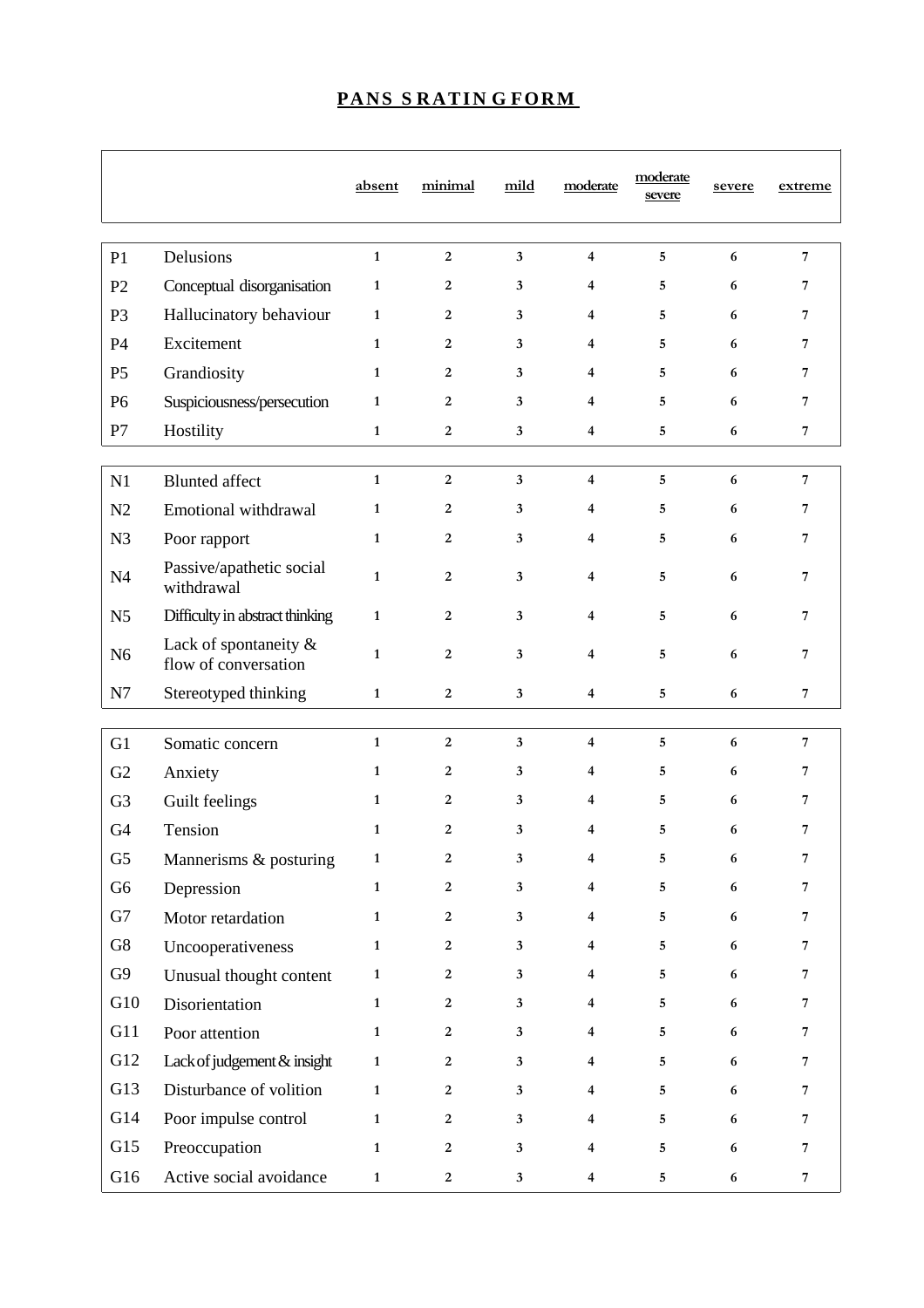# **SCORING INSTRUCTIONS**

Of the 30 items included in the PANSS, 7 constitute a **Positive Scale** , 7 a **Negative Scale** , and the remaining 16 a **General Psychopathology Scale** . The scores for these scales are arrived at by summation of ratings across component items. Therefore, the potential ranges are 7 to 49 for the Positive and Negative Scales, and 16 to 112 for the General Psychopathology Scale. In addition to these measures, a Composite Scale is scored by subtracting the negative score from the positive score. This yields a bipolar index that ranges from  $-42$  to  $+42$ , which is essentially a difference score reflecting the degree of predominance of one syndrome in relation to the other.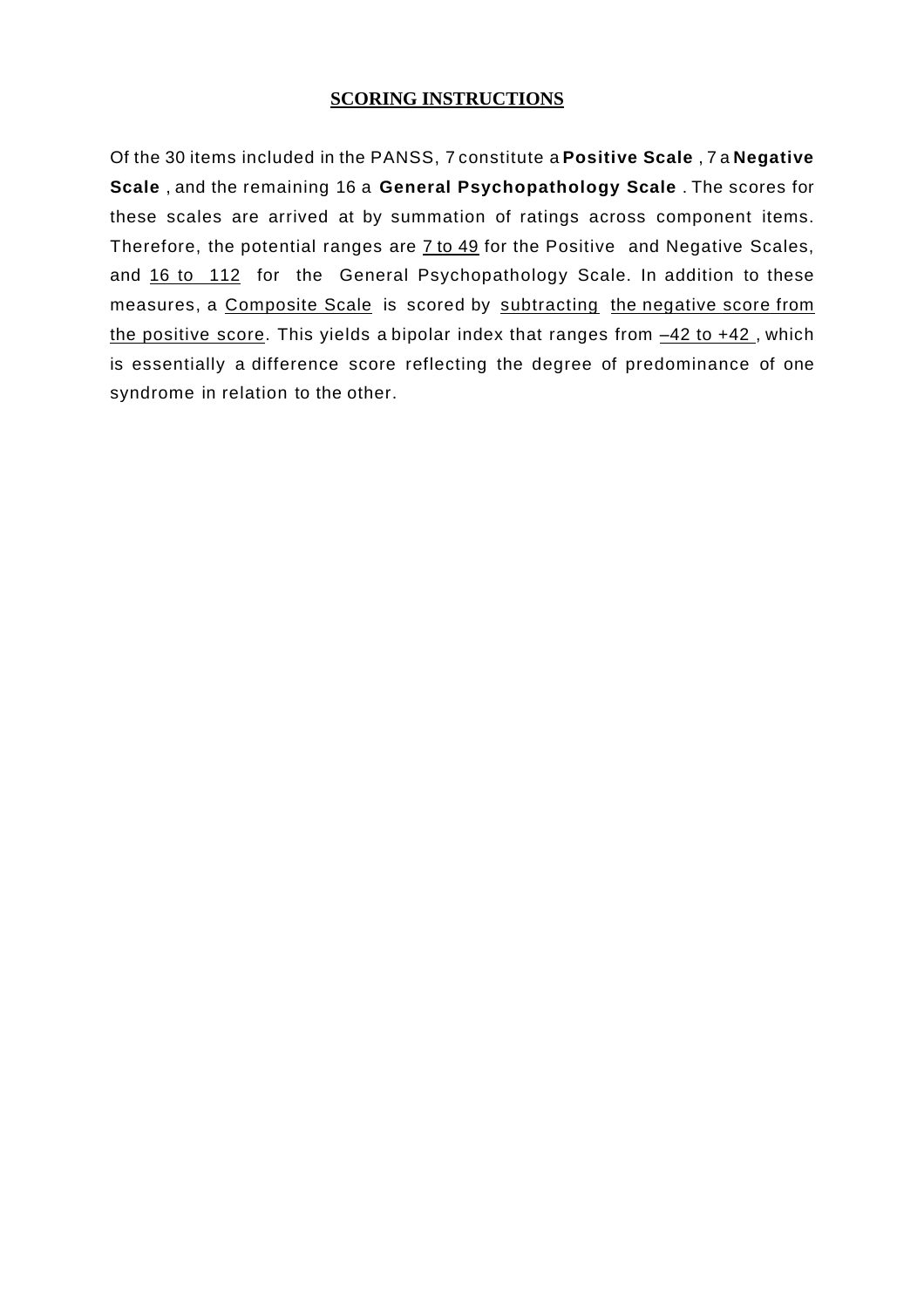# **POSITIVE SCALE (P)**

**P1. DELUSIONS** - Beliefs which are unfounded, unrealistic and idiosyncratic.

**Basis for rating -** Thought content expressed in the interview and its influence on social relations and behaviour.

- **1 Absent**  Definition does not apply
- **2 Minimal**  Questionable pathology; may be at the upper extreme of normal limits
- **3 Mild**  Presence of one or two delusions which are vague, uncrystallised and not tenaciously held. Delusions do not interfere with thinking, social relations orbehaviour.
- **4 Moderate**  Presence of either a kaleidoscopic array of poorly formed, unstable delusions or a few well-formed delusions that occasionally interfere with thinking, social relations or behaviour.
- **5 Moderate Severe**  Presence of numerous well-formed delusions that are tenaciously held and occasionally interfere with thinking, social relations and behaviour.
- **6 Severe**  Presence of a stable set of delusions which are crystallised, possibly systematised, tenaciously held and clearly interfere with thinking, social relations and behaviour.
- **7 Extreme**  Presence of a stable set of delusions which are either highly systematised or very numerous, and which dominate major facets of the patient's life. This frequently results in inappropriate and irresponsible action,which may even jeopardise the safety of the patient or others.

**P2. CONCEPTUAL DISORGANISATION -** Disorganised process of thinking characterised by disruption of goal-directed sequencing, e.g. circumstantiality, loose associations, tangentiality, gross illogicality or thought block.

**Basis for rating -** Cognitive-verbal processes observed during the course of interview.

- **1 Absent**  Definition does not apply
- **2 Minimal**  Questionable pathology; may be at the upper extreme of normal limits
- **3 Mild**  Thinking is circumstantial, tangential or paralogical. There is some difficulty in directing thoughts towards a goal, and some loosening of associations may be evidenced under pressure.
- **4 Moderate**  Able to focus thoughts when communications are brief and structured, but becomes loose or irrelevant when dealing with more complex communications or when under minimal pressure.
- **5 Moderate Severe**  Generally has difficulty in organising thoughts, as evidenced by frequent irrelevancies, disconnectedness or loosening of associations even when not under pressure.
- **6 Severe**  Thinking is seriously derailed and internally inconsistent, resulting in gross irrelevancies and disruption of thought processes, which occur almost constantly.
- **7 Extreme**  Thoughts are disrupted to the point where the patient is incoherent. There is marked loosening of associations, which result in total failure of communication, e.g. "word salad" or mutism.

P3. **HALLUCINATORY BEHAVIOUR -** Verbal report or behaviour indicating perceptions which are not generated by external stimuli. These may occur in the auditory, visual, olfactory or somatic realms.

**Basis for rating -** Verbal report and physical manifestations during the course of interview as well as reports of behaviour by primary care workers or family.

- **1 Absent**  Definition does not apply
- **2 Minimal**  Questionable pathology; may be at the upper extreme of normal limits
- **3 Mild**  One or two clearly formed but infrequent hallucinations, or else a number of vague abnormal perceptions which do not result in distortions of thinking or behaviour.
- **4 Moderate**  Hallucinations occur frequently but not continuously, and the patient's thinking and behaviour are only affected to a minor extent.
- **5 Moderate Severe**  Hallucinations occur frequently, may involve more than one sensory modality, and tend to distort thinking and/or disrupt behaviour. Patient may have a delusional interpretation of these experiences and respond to them emotionally and, on occasion, verbally as well.
- **6 Severe**  Hallucinations are present almost continuously, causing major disruption of thinking and behaviour. Patient treats these as real perceptions, and functioning is impeded by frequent emotional and verbal responses to them.
- **7 Extreme**  Patient is almost totally preoccupied with hallucinations, which virtually dominate thinking and behaviour. Hallucinations are provided a rigid delusional interpretation and provoke verbal and behavioural responses, including obedience to command hallucinations.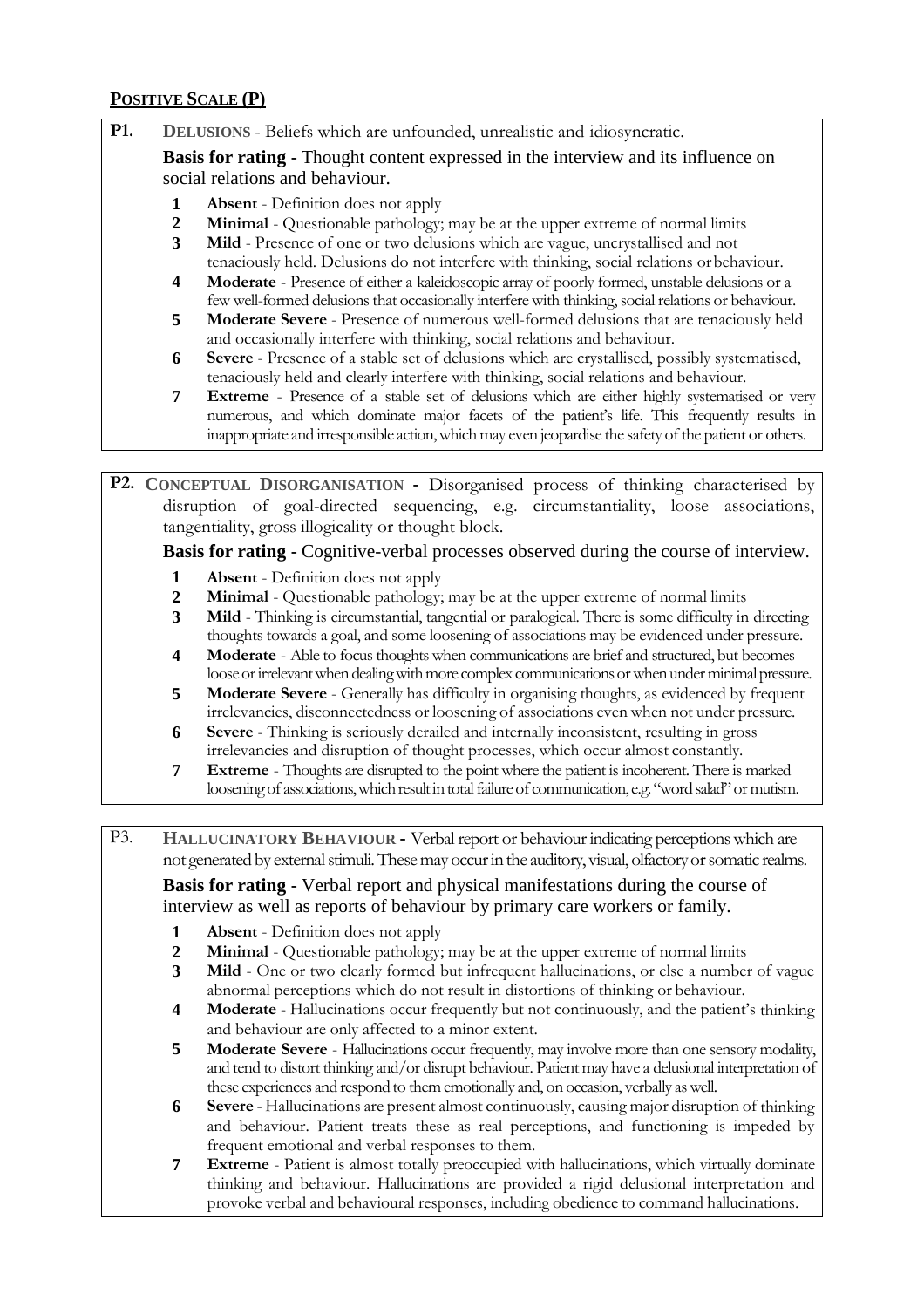- **P4. EXCITEMENT -** Hyperactivity as reflected in accelerated motor behaviour, heightened responsivity to stimuli, hypervigilance or excessive mood lability. **Basis for rating -** Behavioural manifestations during the course of interview as well as reports of behaviour by primary care workers or family. **Absent** - Definition does not apply  $\mathbf{1}$  $\overline{2}$ **Minimal** - Questionable pathology; may be at the upper extreme of normal limits **Mild** - Tends to be slightly agitated, hypervigilant or mildly overaroused throughout the interview, but 3 without distinct episodes of excitement or marked mood lability. Speech may be slightly pressured. **Moderate** - Agitation or overarousal is clearly evident throughout the interview, affecting  $\overline{\mathbf{4}}$ speech and general mobility, or episodic outbursts occur sporadically. **Moderate Severe** - Significant hyperactivity or frequent outbursts of motor activity are observed,  $5<sub>5</sub>$ making it difficult for the patient to sit still for longer than several minutes at any given time. 6 **Severe** - Marked excitement dominates the interview, delimits attention, and to some extent affects personal functions such as eating or sleeping.  $\overline{7}$ **Extreme** - marked excitement seriously interferes in eating and sleeping and makes
	- interpersonal interactions virtually impossible. Acceleration of speech and motor activity may result in incoherence and exhaustion.

**P5. GRANDIOSITY -** Exaggerated self-opinion and unrealistic convictions of superiority, including delusions of extraordinary abilities, wealth, knowledge, fame, power and moral righteousness.

**Basis for rating -** Thought content expressed in the interview and its influence on behaviour.

- **1 Absent**  Definition does not apply
- **2 Minimal**  Questionable pathology; may be at the upper extreme of normal limits
- **3 Mild**  Some expansiveness or boastfulness is evident, but without clear-cut grandiose delusions.
- **4 Moderate**  Feels distinctly and unrealistically superior to others. Some poorly formed delusions about special status or abilities may be present but are not acted upon.
- **5 Moderate Severe**  Clear-cut delusions concerning remarkable abilities, status or power are expressed and influence attitude but not behaviour.
- **6 Severe**  Clear-cut delusions of remarkable superiority involving more than one parameter (wealth, knowledge, fame, etc) are expressed, notably influence interactions andmay be acted upon.
- **7 Extreme**  Thinking, interactions and behaviour are dominated by multiple delusions of amazing ability, wealth, knowledge, fame, power and/or moralstature, which may take on a bizarre quality.

**P6. SUSPICIOUSNESS/PERSECUTION -** Unrealistic or exaggerated ideas of persecution, as reflected in guardedness, ad distrustful attitude, suspicious hypervigilance or frank delusions that others mean harm.

**Basis for rating –** Thought content expressed in the interview and its influence on behaviour.

- **1 Absent**  Definition does not apply
- **2 Minimal**  Questionable pathology; may be at the upper extreme of normal limits
- **3 Mild**  Presents a guarded or even openly distrustful attitude, but thoughts, interactions and behaviour are minimally affected.
- **4 Moderate**  Distrustfulness is clearly evident and intrudes on the interview and/or behaviour, but there is no evidence of persecutory delusions. Alternatively, there may be indication of loosely formed persecutory delusions, butthese do notseem to affect the patient's attitude orinterpersonalrelations.
- **5 Moderate Severe**  Patient shows marked distrustfulness, leading to major disruption of interpersonal relations, or else there are clear-cut persecutory delusions that have limited impact on interpersonal relations and behaviour.
- **6 Severe**  Clear-cut pervasive delusions of persecution which may be systematised and significantly interfere in interpersonal relations.
- **7 Extreme**  A network of systematised persecutory delusions dominates the patient's thinking, social relations and behaviour.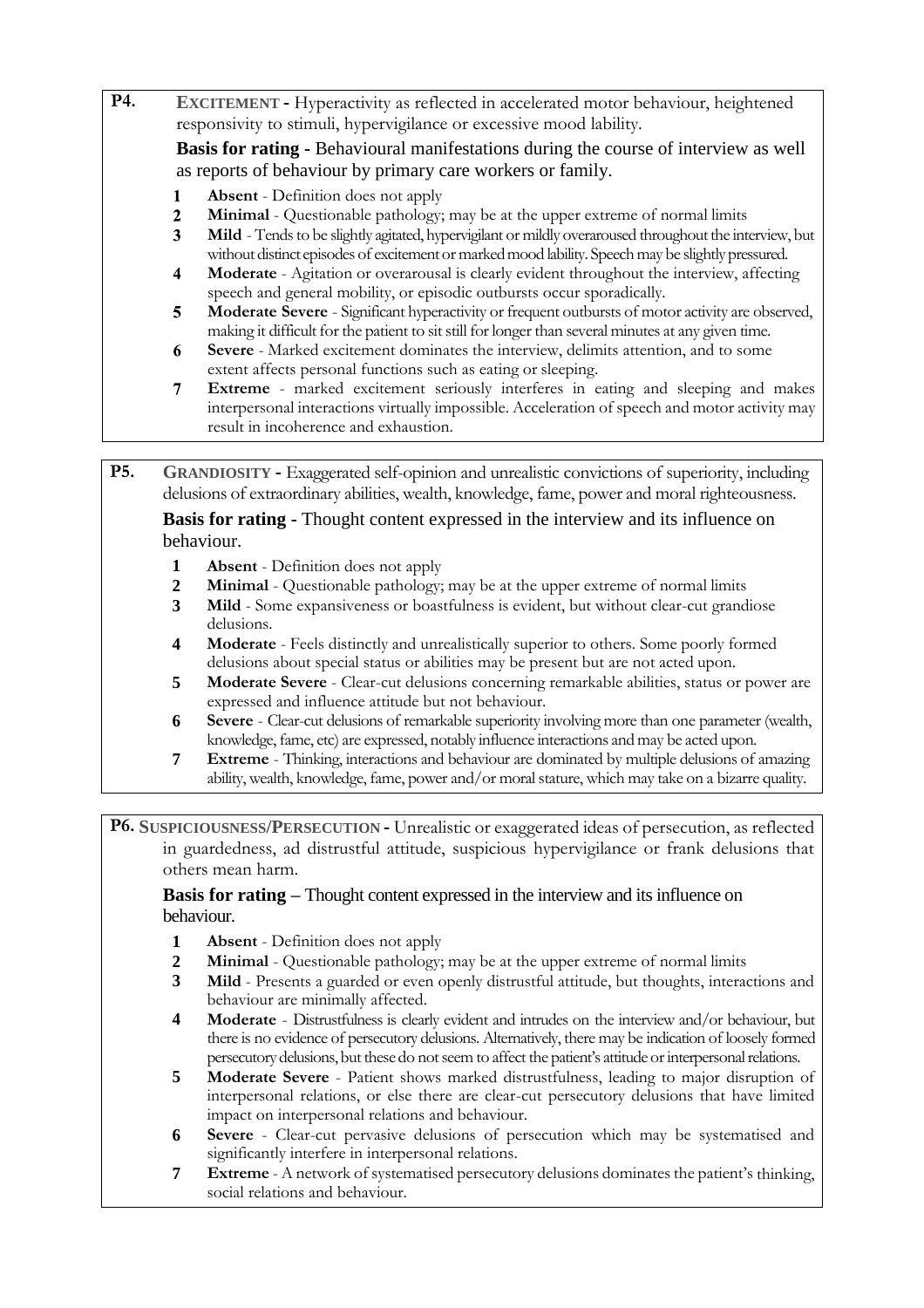**P7. HOSTILITY -** Verbal and nonverbal expressions of anger and resentment, including sarcasm, passive-aggressive behaviour, verbal abuse and assualtiveness.

**Basis for rating –** Interpersonal behaviour observed during the interview and reports by primary care workers or family.

- **1 Absent**  Definition does not apply
- **2 Minimal**  Questionable pathology; may be at the upper extreme of normal limits
- **3 Mild**  Indirect or restrained communication of anger, such as sarcasm, disrespect, hostile expressions and occasional irritability.
- **4 Moderate**  Presents an overtly hostile attitude, showing frequent irritability and direct expression of anger or resentment.
- **5 Moderate Severe** Patient is highly irritable and occasionally verbally abusive or threatening.
- **6 Severe**  Uncooperativeness and verbal abuse or threats notably influence the interview and seriously impact upon social relations. Patient may be violent and destructive but is not physically assualtive towards others.
- **7 Extreme**  Marked anger results in extreme uncooperativeness, precluding other interactions, or in episode(s) of physical assault towards others.

# **NEGATIVE SCALE (N)**

**N1. BLUNTED AFFECT -** Diminished emotional responsiveness as characterised by a reduction in facial expression, modulation of feelings and communicative gestures.

**Basis for rating -** Observation of physical manifestations of affective tone and emotional responsiveness during the course of the interview.

- **1 Absent**  Definition does not apply
- **2 Minimal**  Questionable pathology; may be at the upper extreme of normal limits
- **3 Mild**  Changes in facial expression and communicative gestures seem to be stilted, forced, artificial or lacking in modulation.
- **4 Moderate**  Reduced range of facial expression and few expressive gestures result in a dull appearance
- **5 Moderate Severe**  Affect is generally 'flat' with only occasional changes in facial expression and a paucity of communicative gestures.
- **6 Severe**  Marked flatness and deficiency of emotions exhibited most of the time. There may be unmodulated extreme affective discharges, such as excitement, rage or inappropriate uncontrolled laughter.
- **7 Extreme**  Changes in facial expression and evidence of communicative gestures are virtually absent. Patient seems constantly to show a barren or 'wooden' expression.

**N2. EMOTIONAL WITHDRAWAL -** Lack of interest in, involvement with, and affective commitment to life's events.

**Basis for rating -** Reports of functioning from primary care workers or family and observation of interpersonal behaviour during the course of the interview.

- **1 Absent**  Definition does not apply
- **2 Minimal**  Questionable pathology; may be at the upper extreme of normal limits
- **3 Mild**  Usually lack initiative and occasionally may show deficient interest in surrounding events.
- **4 Moderate**  Patient is generally distanced emotionally from the milieu and its challenges but, with encouragement, can be engaged.
- **5 Moderate Severe**  Patient is clearly detached emotionally from persons and events in the milieu, resisting all efforts at engagement. Patient appears distant, docile and purposeless but can be involved in communication at least briefly and tends to personal needs, sometimes with assistance.
- **6 Severe**  Marked deficiency of interest and emotional commitment results in limited conversation with others and frequent neglect of personal functions, for which the patient requires supervision.
- **7 Extreme**  Patient is almost totally withdrawn, uncommunicative and neglectful of personal needs as a result of profound lack of interest and emotional commitment.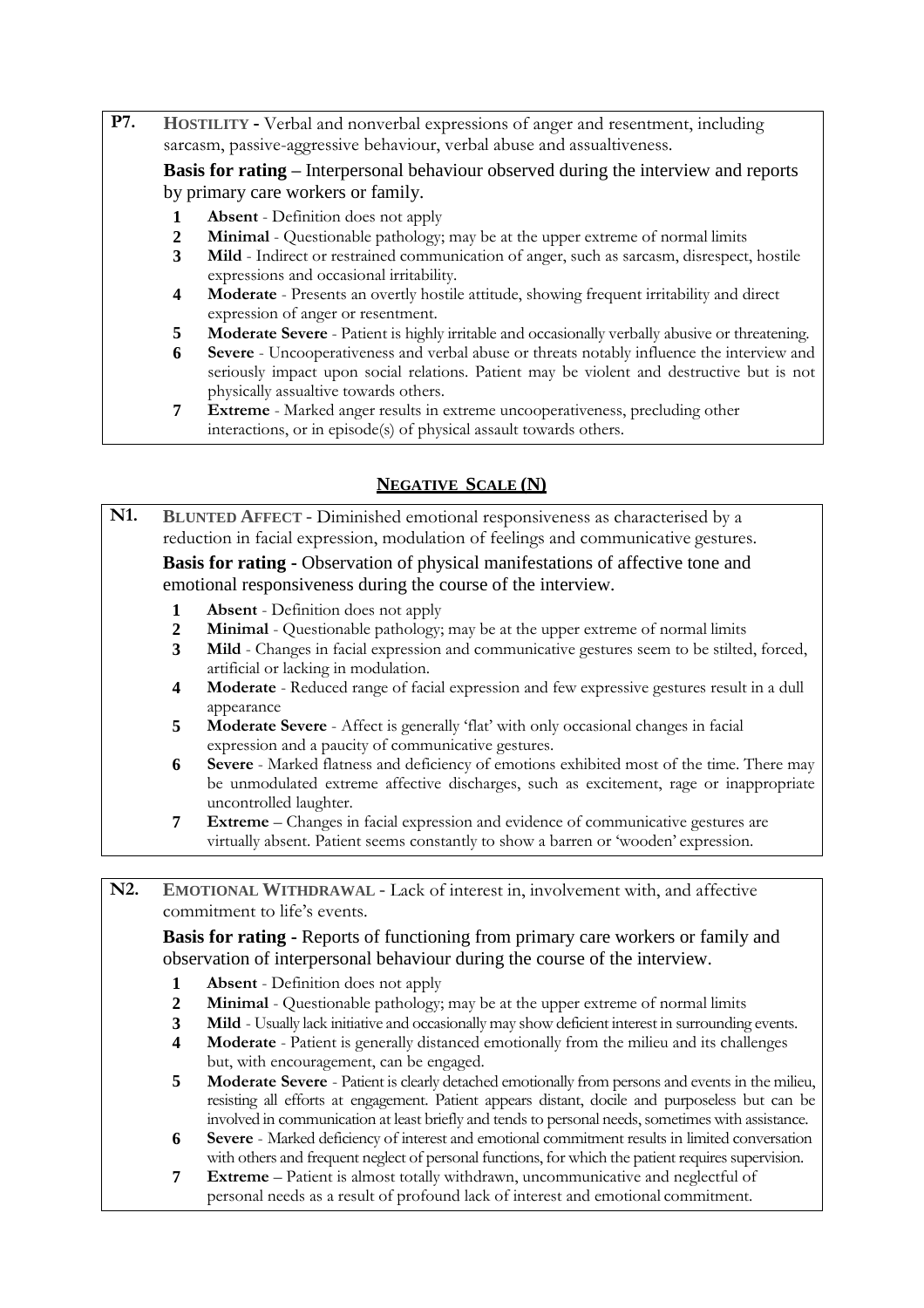**N3. POOR RAPPORT -** Lack of interpersonal empathy, openness in conversation and sense of closeness, interest or involvement with the interviewer. This is evidenced by interpersonal distancing and reduced verbal and nonverbal communication.

**Basis for rating -** Interpersonal behaviour during the course of the interview.

- **1 Absent**  Definition does not apply
- **2 Minimal**  Questionable pathology; may be at the upper extreme of normal limits
- **3 Mild**  Conversation is characterised by a stilted, strained or artificial tone. It may lack emotional depth or tend to remain on an impersonal, intellectual plane.
- **4 Moderate**  Patient typically is aloof, with interpersonal distance quite evident. Patient may answer questions mechanically, act bored, or express disinterest.
- **5 Moderate Severe**  Disinvolvement is obvious and clearly impedes the productivity of the interview. Patient may tend to avoid eye or face contact.
- **6 Severe**  Patient is highly indifferent, with marked interpersonal distance. Answers are perfunctory, and there is little nonverbal evidence of involvement. Eye and face contact are frequently avoided.
- **7 Extreme** Patient is totally uninvolved with the interviewer. Patient appears to be completely indifferent and consistently avoids verbal and nonverbal interactions during the interview.

**N4. PASSIVE/APATHETIC SOCIAL WITHDRAWAL -** Diminished interest and initiative in social interactions due to passivity, apathy, anergy or avolition. This leads to reduced interpersonal involvements and neglect of activities of daily living.

### **Basis for rating –** Reports on social behaviour from primary care workers or family.

- **1 Absent**  Definition does not apply
- **2 Minimal**  Questionable pathology; may be at the upper extreme of normal limits
- **3 Mild**  Shows occasional interest in social activities but poor initiative. Usually engages with others only when approached first by them.
- **4 Moderate**  Passively goes along with most social activities but in a disinterested or mechanical way. Tends to recede into the background.
- **5 Moderate Severe**  Passively participates in only a minority of activities and shows virtually no interest or initiative. Generally spends little time with others.
- **6 Severe**  Tends to be apathetic and isolated, participating very rarely in social activities and occasionally neglecting personal needs. Has very few spontaneous social contacts.
- **7 Extreme**  Profoundly apathetic, socially isolated and personally neglectful.

**N5. DIFFICULTY IN ABSTRACT THINKING -** Impairment in the use of the abstract-symbolic mode of thinking, as evidenced by difficulty in classification, forming generalisations and proceeding beyond concrete or egocentric thinking in problem-solving tasks.

**Basis for rating -** Responses to questions on similarities and proverb interpretation, and use of concrete vs. abstract mode during the course of the interview.

- **1 Absent**  Definition does not apply
- **2 Minimal**  Questionable pathology; may be at the upper extreme of normal limits
- **3 Mild**  Tends to give literal or personalised interpretations to the more difficult proverbs and may have some problems with concepts that are fairly abstract or remotely related.
- **4 Moderate**  Often utilises a concrete mode. Has difficulty with most proverbs and some categories. Tends to be distracted by functional aspects and salient features.
- **5 Moderate Severe**  Deals primarily in a concrete mode, exhibiting difficulty with most proverbs and many categories.
- **6 Severe**  Unable to grasp the abstract meaning of any proverbs or figurative expressions and can formulate classifications for only the most simple of similarities. Thinking is either vacuous or locked into functional aspects, salient features and idiosyncratic interpretations.
- **7 Extreme**  Can use only concrete modes of thinking. Shows no comprehension of proverbs, common metaphors or similes, and simple categories. Even salient and functional attributes do not serve as a basis for classification. This rating may apply to those who cannot interact even minimally with the examiner due to marked cognitiveimpairment.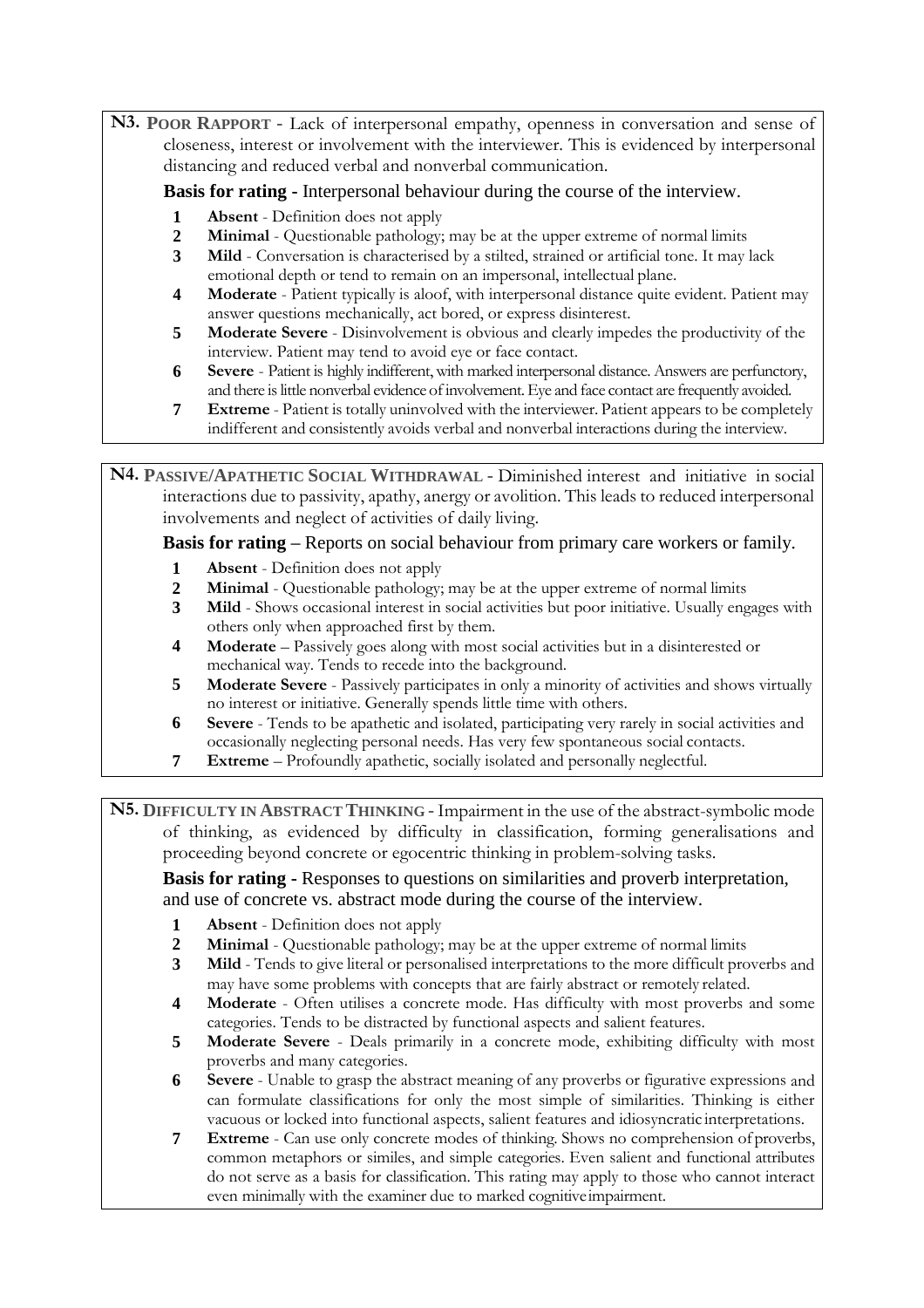**N6. LACK OF SPONTANEITY AND FLOW OF CONVERSATION -** Reduction in the normal flow of communication associated with apathy, avolition, defensiveness or cognitive deficit. This is manifested by diminished fluidity and productivity of the verbal interactionalprocess.

**Basis for rating -** Cognitive-verbal processes observed during the course of interview.

- **1 Absent** Definition does not apply<br>**2 Minimal** Ouestionable pathology;
- **2 Minimal** Questionable pathology; may be at the upper extreme of normal limits **3 Mild** Conversation shows little initiative. Patient's answers tend to be brief and
- **3 Mild**  Conversation shows little initiative. Patient's answers tend to be brief and unembellished, requiring direct and leading questions by the interviewer.
- **4 Moderate**  Conversation lacks free flow and appears uneven or halting. Leading questions are frequently needed to elicit adequate responses and proceed with conversation.
- **5 Moderate Severe**  Patient shows a marked lack of spontaneity and openness, replying to the interviewer's questions with only one or two brief sentences.
- **6 Severe**  Patient's responses are limited mainly to a few words or short phrases intended to avoid or curtail communication. (e.g. "I don't know", "I'm not at liberty to say"). Conversation is seriously impaired as a result and the interview is highly unproductive.
- **7 Extreme**  Verbal output is restricted to, at most, an occasional utterance, making conversation not possible.

**N7. STEREOTYPED THINKING -** Decreased fluidity, spontaneity and flexibility of thinking, as evidenced in rigid, repetitious or barren thought content.

**Basis for rating -** Cognitive-verbal processes observed during the interview.

- **1 Absent**  Definition does not apply
- **2 Minimal**  Questionable pathology; may be at the upper extreme of normal limits
- **3 Mild**  Some rigidity shown in attitude or beliefs. Patient may refuse to consider alternative positions or have difficulty in shifting from one idea to another.
- **4 Moderate**  Conversation revolves around a recurrent theme, resulting in difficulty in shifting to a new topic.
- **5 Moderate Severe**  Thinking is rigid and repetitious to the point that, despite the interviewer's efforts, conversation is limited to only two or three dominating topics.
- **6 Severe**  Uncontrolled repetition of demands, statements, ideas or questions which severely impairs conversation.
- **7 Extreme**  Thinking, behaviour and conversation are dominated by constant repetition of fixed ideas or limited phrases, leading to gross rigidity, inappropriateness and restrictiveness of patient's communication.

# **GENERAL PSYCHOPATHOLOGY SCALE (G)**

**G1. SOMATIC CONCERN -** Physical complaints or beliefs about bodily illness ormalfunctions. This may range from a vague sense of ill being to clear-cut delusions of catastrophic physical disease.

#### **Basis for rating -** Thought content expressed in the interview.

- **1 Absent**  Definition does not apply
- **2 Minimal**  Questionable pathology; may be at the upper extreme of normal limits
- **3 Mild**  Distinctly concerned about health or bodily malfunction, but there is no delusional conviction and overconcern can be allayed by reassurance.
- **4 Moderate**  Complains about poor health or bodily malfunction, but there is no delusional conviction, and overconcern can be allayed by reassurance.
- **5 Moderate Severe**  Patient expresses numerous or frequent complaints about physical illness or bodily malfunction, or else patient reveals one or two clear-cut delusions involving these themes but is not preoccupied by them.
- **6 Severe**  Patient is preoccupied by one or a few clear-cut delusions about physical disease or organic malfunction, but affect is not fully immersed in these themes, and thoughts can be diverted by the interviewer with some effort.
- **7 Extreme**  Numerous and frequently reported somatic delusions, or only a few somatic delusions of a catastrophic nature, which totally dominate the patient's affect orthinking.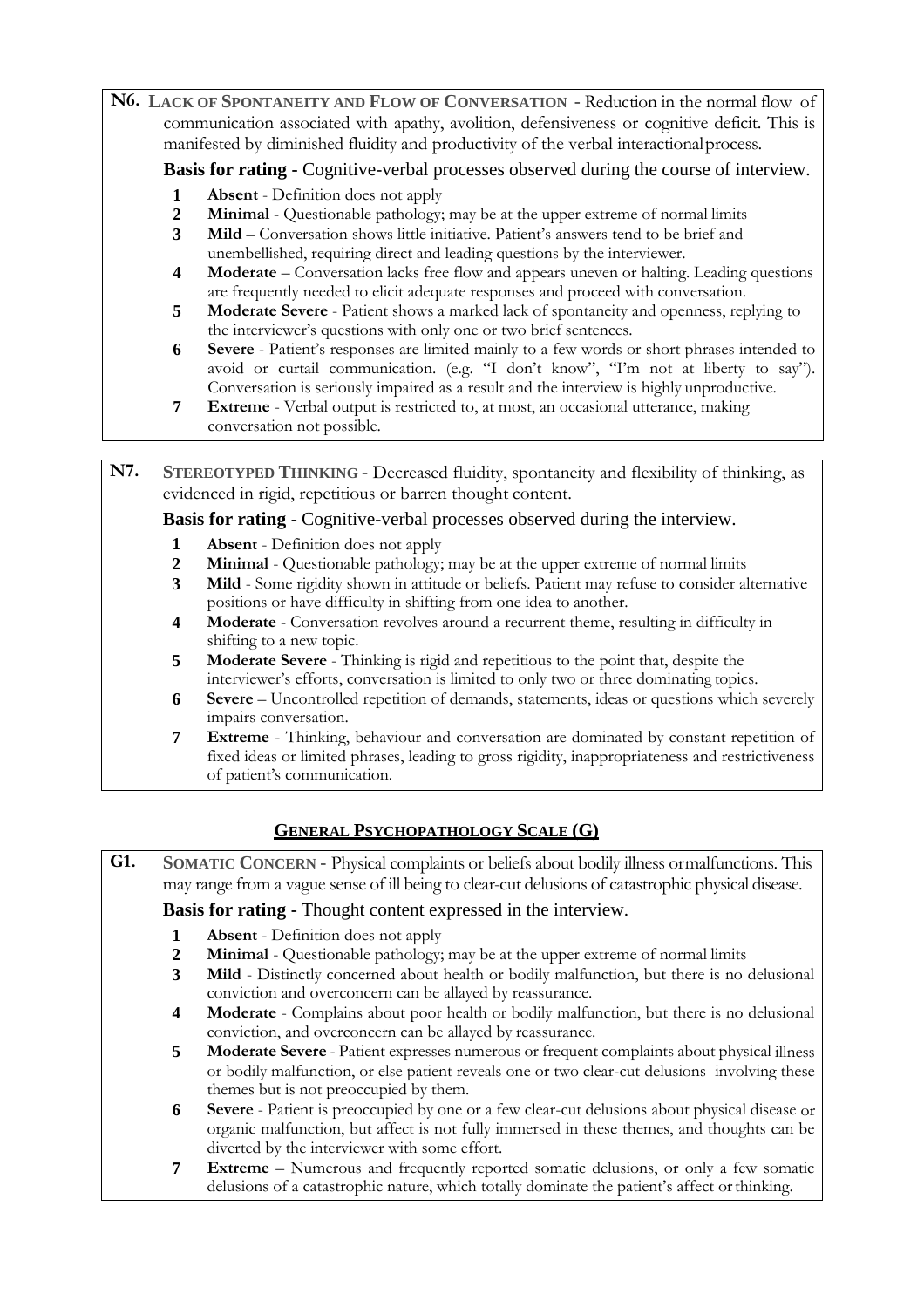- **G2. ANXIETY -** Subjective experience of nervousness, worry, apprehension or restlessness, ranging from excessive concern about the present or future to feelings of panic. **Basis for rating -** Verbal report during the course of interview and corresponding physical manifestations.
	- **1 Absent**  Definition does not apply
	- **2 Minimal**  Questionable pathology; may be at the upper extreme of normal limits
	- **3 Mild**  Expresses some worry, overconcern or subjective restlessness, but no somatic and behavioural consequences are reported or evidenced.
	- **4 Moderate**  Patient reports distinct symptoms of nervousness, which are reflected in mild physical manifestations such as fine hand tremor and excessive perspiration.
	- **5 Moderate Severe**  Patient reports serious problems of anxiety which have significant physical and behavioural consequences, such as marked tension, poor concentration, palpitations or impaired sleep.
	- **6 Severe**  Subjective state of almost constant fear associated with phobias, marked restlessness or numerous somatic manifestations.
	- **7 Extreme**  Patient's life is seriously disrupted by anxiety, which is present almost constantly and at times reaches panic proportion or is manifested in actual panic attacks.

**G3. GUILT FEELINGS** - Sense of remorse or self-blame for real or imagined misdeeds in the past. **Basis for rating -** Verbal report of guilt feelings during the course of interview and the influence on attitudes and thoughts.

- **1 Absent**  Definition does not apply
- **2 Minimal**  Questionable pathology; may be at the upper extreme of normal limits
- **3 Mild**  Questioning elicits a vague sense of guilt or self-blame for a minor incident, but the patient clearly is not overly concerned.
- **4 Moderate**  Patient expresses distinct concern over his responsibility for a real incident in his life but is not pre-occupied with it and attitude and behaviour are essentiallyunaffected.
- **5 Moderate Severe**  Patient expresses a strong sense of guilt associated with self- deprecation or the belief that he deserves punishment. The guilt feelings may have a delusional basis, may be volunteered spontaneously, may be a source of preoccupation and/or depressed mood, and cannot be allayed readily by the interviewer.
- **6 Severe**  Strong ideas of guilt take on a delusional quality and lead to an attitude of hopelessness or worthlessness. The patient believes he should receive harsh sanctions as such punishment.
- **7 Extreme**  Patient's life is dominated by unshakable delusions of guilt, for which he feels deserving of drastic punishment, such as life imprisonment, torture, or death. There may be associated suicidal thoughts or attribution of others' problems to one's own pastmisdeeds.

**G4. TENSION -**Overt physical manifestations of fear, anxiety, and agitation, such as stiffness, tremor, profuse sweating and restlessness.

**Basis for rating -** Verbal report attesting to anxiety and thereupon the severity of physical manifestations of tension observed during the interview.

- **1 Absent**  Definition does not apply
- **2 Minimal**  Questionable pathology; may be at the upper extreme of normal limits
- **3 Mild**  Posture and movements indicate slight apprehensiveness, such as minor rigidity, occasional restlessness, shifting of position, or fine rapid hand tremor.
- **4 Moderate**  A clearly nervous appearance emerges from various manifestations, such as fidgety behaviour, obvious hand tremor, excessive perspiration, or nervous mannerisms.
- **5 Moderate Severe**  Pronounced tension is evidenced by numerous manifestations, such as nervous shaking, profuse sweating and restlessness, but can conduct in the interview is not significantly affected.
- **6 Severe**  Pronounced tension to the point that interpersonal interactions are disrupted. The patient, for example, may be constantly fidgeting, unable to sit still for long, or show hyperventilation.
- **7 Extreme**  Marked tension is manifested by signs of panic or gross motor acceleration, such as rapid restless pacing and inability to remain seated for longer than a minute, which makes sustained conversation not possible.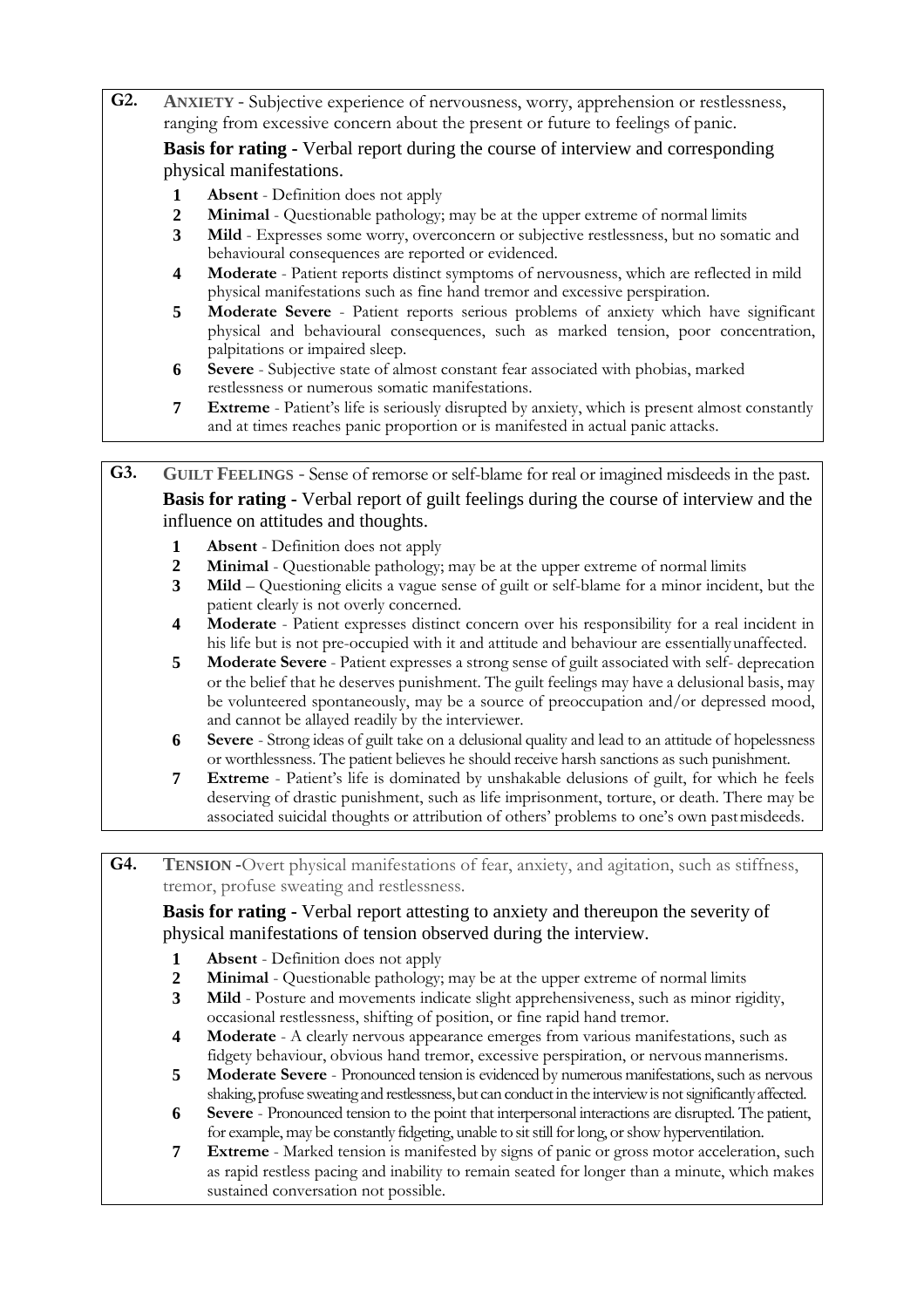**G5. MANNERISMS AND POSTURING –** Unnatural movements or posture as characterised be an awkward, stilted, disorganised, or bizarre appearance.

**Basis for rating -** Observation of physical manifestations during the course of interview as well as reports from primary care workers or family.

- **1 Absent** Definition does not apply<br>**2 Minimal** Ouestionable pathology;
- **2 Minimal**  Questionable pathology; may be at the upper extreme of normal limits
- **3 Mild**  Slight awkwardness in movements or minor rigidity of posture
- **4 Moderate**  Movements are notably awkward or disjointed, or an unnatural posture is maintained for brief periods.
- **5 Moderate Severe**  Occasional bizarre rituals or contorted posture are observed, or an abnormal position is sustained for extended periods.
- **6 Severe**  Frequent repetition of bizarre rituals, mannerisms or stereotyped movements, or a contorted posture is sustained for extended periods.
- **7 Extreme** Functioning is seriously impaired by virtually constant involvement in ritualistic, manneristic, or stereotyped movements or by an unnatural fixed posture which is sustained most of the time.

**G6. DEPRESSION** - Feelings of sadness, discouragement, helplessness and pessimism. **Basis for rating -** Verbal report of depressed mood during the course of interview and its observed influence on attitude and behaviour.

- **1 Absent**  Definition does not apply
- **2 Minimal**  Questionable pathology; may be at the upper extreme of normal limits
- **3 Mild**  Expresses some sadness of discouragement only on questioning, but there is no evidence of depression in general attitude or demeanor.
- **4 Moderate**  Distinct feelings of sadness or hopelessness, which may be spontaneously divulged, but depressed mood has no major impact on behaviour or social functioning and the patient usually can be cheered up.
- **5 Moderate Severe**  Distinctly depressed mood is associated with obvious sadness, pessimism, loss of social interest, psychomotor retardation and some interference in appetite and sleep. The patient cannot be easily cheered up.
- **6 Severe**  Markedly depressed mood is associated with sustained feelings of misery, occasional crying, hopelessness and worthlessness. In addition, there is major interference in appetite and or sleep as well as in normal motor and social functions, with possible signs of self-neglect.
- **7 Extreme**  Depressive feelings seriously interfere in most major functions. The manifestations include frequent crying, pronounced somatic symptoms, impaired concentration, psychomotor retardation, social disinterest, self neglect, possible depressive or nihilistic delusions and/or possible suicidal thoughts or action.

**G7. MOTOR RETARDATION –** Reduction in motor activity as reflected in slowing or lessening or movements and speech, diminished responsiveness of stimuli, and reduced body tone.

**Basis for rating -** Manifestations during the course of interview as well as reports by primary care workers as well as family.

- **1 Absent**  Definition does not apply
- **2 Minimal**  Questionable pathology; may be at the upper extreme of normal limits
- **3 Mild**  Slight but noticeable diminution in rate of movements and speech. Patient may be somewhat underproductive in conversation and gestures.
- **4 Moderate**  Patient is clearly slow in movements, and speech may be characterised by poor productivity including long response latency, extended pauses or slow pace.
- **5 Moderate Severe**  A marked reduction in motor activity renders communication highly unproductive or delimits functioning in social and occupational situations. Patient can usually be found sitting or lying down.
- **6 Severe**  Movements are extremely slow, resulting in a minimum of activity and speech. Essentially the day is spent sitting idly or lying down.
- **7 Extreme** Patient is almost completely immobile and virtually unresponsive to external stimuli.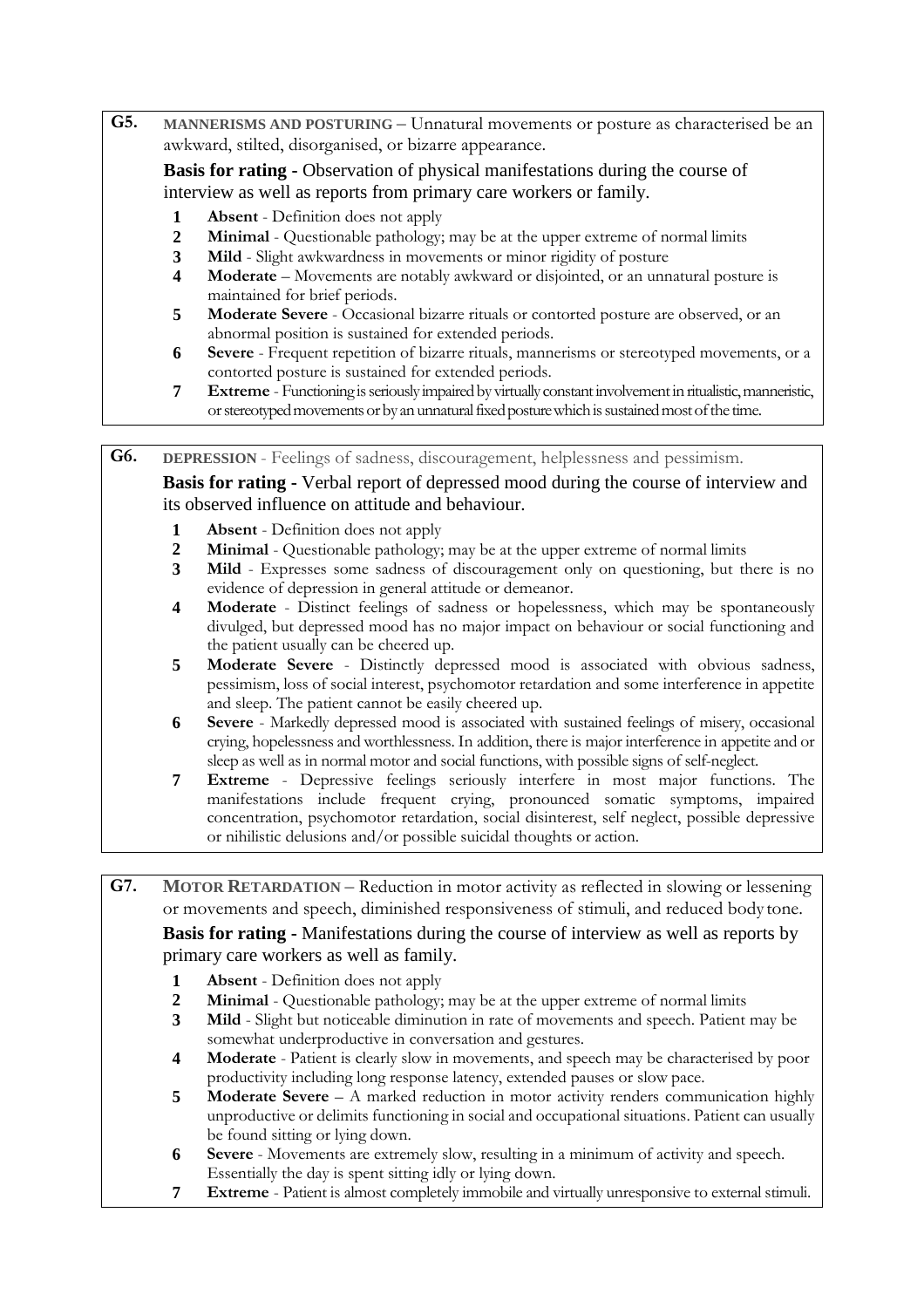**G8. UNCOOPERATIVENESS -** Active refusal to comply with the will of significant others, including the interviewer, hospital staff or family, which may be associated with distrust, defensiveness, stubbornness, negativism, rejection of authority, hostility or belligerence.

**Basis for rating -** Interpersonal behaviour observed during the course of the interview as well as reports by primary care workers or family.

- **1 Absent**  Definition does not apply
- **2 Minimal**  Questionable pathology; may be at the upper extreme of normal limits
- **3 Mild**  Complies with an attitude of resentment, impatience, or sarcasm. May inoffensively object to sensitive probing during the interview.
- 4 **Moderate** Occasional outright refusal to comply with normal social demands, such as making own bed, attending scheduledprogrammes,etc.Thepatientmayprojectahostile,defensiveornegativeattitudebutusuallycanbeworkedwith.
- **5 Moderate Severe**  Patient frequently is incompliant with the demands of his milieu and may be characterised by other as an "outcast" or having "a serious attitude problem". Uncooperativeness is reflected in obviousdefensivenessorirritabilitywiththeinterviewerandpossibleunwillingnesstoaddressmanyquestions.
- **6 Severe** Patient is highly uncooperative, negativistic and possibly also belligerent. Refuses to comply with the most social demands and may be unwilling to initiate or conclude the full interview.
- **7 Extreme** -Activeresistanceseriouslyimpactonvirtuallyallmajorareasoffunctioning.Patientmayrefusetojoinin anysocialactivities,tendtopersonalhygiene,conversewithfamilyorstaffandparticipateevenbrieflyinaninterview.

**G9. UNUSUAL THOUGHT CONTENT** - Thinking characterised by strange, fantastic or bizarre ideas, ranging from those which are remote or atypical to those which are distorted, illogical and patently absurd.

# **Basis for rating -** Thought content expressed during the course of interview.

- **1 Absent**  Definition does not apply
- **2 Minimal**  Questionable pathology; may be at the upper extreme of normal limits
- **3 Mild** -Thoughtcontentissomewhatpeculiar,oridiosyncratic,orfamiliarideasareframedinanoddcontext.
- **4 Moderate**  Ideas are frequently distorted and occasionally seem quite bizarre.
- **5 Moderate Severe**  Patient expresses many strange and fantastic thoughts, (e.g. Being the adopted son of a king, being an escapee from death row), or some which are patently absurd (e.g. Having hundreds of children, receiving radio messages from outer space from a tooth filling).
- **6 Severe**  Patient expresses many illogical or absurd ideas or some which have a distinctly bizarre quality (e.g. having three heads, being a visitor from another planet).
- **7 Extreme** Thinking is replete with absurd, bizarre and grotesque ideas.

**G10. DISORIENTATION** - Lack of awareness of one's relationship to the milieu, including persons, place and time, which may be due to confusion or withdrawal.

# **Basis for rating -** Responses to interview questions on orientation.

- **1 Absent**  Definition does not apply
- **2 Minimal**  Questionable pathology; may be at the upper extreme of normal limits
- **3 Mild** General orientation is adequate but there issome difficultywith specifics. For example, patient knows his location but not the street address, knows hospital staff names but not their functions, knows the month but confuses the day of the week with an adjacent day, or errs in the date by more than two days. There may be narrowing of interest evidenced by familiarity with the immediate but not extended milieu, such as ability to identify staff but not the mayor, governor, or president.
- **4 Moderate** Only partial success in recognising persons, places and time. For example, patient knows he is in a hospital but not its name, knows the name of the city but not the borough or district, knows the name of his primarytherapistbutnotmanyotherdirectcareworkers,knowstheyearorseasonbutnotsureofthemonth.
- **5 Moderate Severe**  Considerable failure in recognising persons, place and time. Patient has only a vague notion of where he is and seems unfamiliar with most people in his milieu. He may identify the year correctly or nearly but not know the current month, day of week or even the season.
- **6 Severe** Marked failure in recognising persons, place and time. For example, patient has no knowledge of his whereabouts, confuses the date by more than one year, canname only one or two individuals in his current life.
- **7 Extreme**  Patient appears completely disorientated with regard to persons, place and time. There is gross confusion or total ignorance about one's location, the current year and even the most familiar people, such as parents, spouse, friends and primary therapist.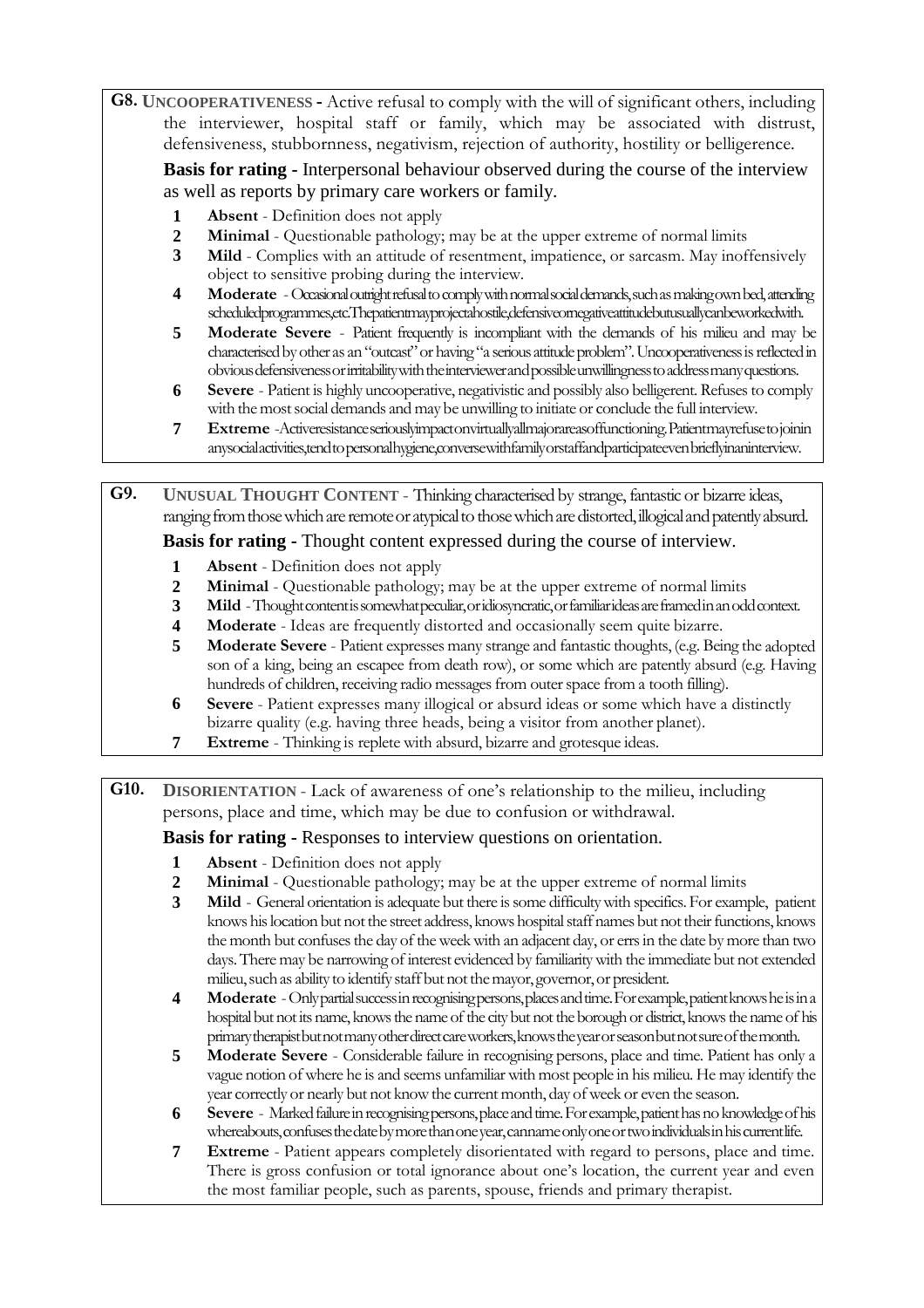**G11. POOR ATTENTION** - Failure in focused alertness manifested by poor concentration, distractibility from internal and external stimuli, and difficulty in harnessing, sustaining or shifting focus to new stimuli.

# **Basis for rating –** Manifestations during the course of interview.

- **1 Absent**  Definition does not apply
- **2 Minimal**  Questionable pathology; may be at the upper extreme of normal limits
- **3 Mild**  Limited concentration evidenced by occasional vulnerability to distraction and faltering attention toward the end of the interview.
- **4 Moderate**  Conversation is affected by the tendency to be easily distracted, difficulty in long sustaining concentration on a given topic, or problems in shifting attention to new topics.
- **5 Moderate Severe**  Conversation is seriously hampered by poor concentration, distractibility, and difficulty in shifting focus appropriately..
- **6 Severe**  Patient's attention can be harnessed for only brief moments or with great effort, due to marked distraction by internal or external stimuli.
- **7 Extreme** Attention is so disrupted that even brief conversation is not possible.

**G12. LACK OF JUDGEMENT AND INSIGHT** - Impaired awareness or understanding of one's own psychiatric condition and life situation. This is evidenced by failure to recognise past or present psychiatric illness or symptoms, denial of need for psychiatric hospitalisation or treatment, decisions characterised by poor anticipation or consequences, and unrealistic short-term and long-range planning.

# **Basis for rating –** Thought content expressed during the interview.

- **1 Absent**  Definition does not apply
- **2 Minimal**  Questionable pathology; may be at the upper extreme of normal limits
- **3 Mild** Recognises having a psychiatric disorder but clearly underestimates its seriousness, the implications for treatment,ortheimportanceoftakingmeasurestoavoidrelapse.Futureplanningmaybepoorlyconceived.
- **4 Moderate** Patient shows only a vague or shallow recognition of illness. There may be fluctuations in acknowledgement of being ill or little awareness of major symptoms which are present, such as delusions, disorganised thinking, suspiciousness and social withdrawal. The patient may rationalise the need for treatment in terms of its relieving lesser symptoms, such as anxiety, tension and sleep difficulty.
- **5 Moderate Severe**  Acknowledges past but not present psychiatric disorder. If challenged, the patient may concede the presence of some unrelated or insignificant symptoms, which tend to be explained away by grossmisinterpretationordelusionalthinking.Theneedforpsychiatrictreatmentsimilarlygoesunrecognised.
- **6 Severe** Patient denies ever having had a psychiatric disorder. He disavows the presence of any psychiatric symptoms in the past or present and, though compliant, denies the need for treatment and hospitalisation.
- **7 Extreme** Emphatic denial of past and present psychiatric illness.Current hospitalisation and treatment are given a delusional interpretation (e.g. as punishment fro misdeeds, as persecution by tormentors, etc), and the patient thus refuse to cooperate with therapists, medication or other aspects of treatment.

**G13. DISTURBANCE OF VOLITION** – Disturbance in the wilful initiation, sustenance and control of one's thoughts, behaviour, movements and speech.

**Basis for rating -** Thought content and behaviour manifested in the course of interview.

- **1 Absent**  Definition does not apply
- **2 Minimal**  Questionable pathology; may be at the upper extreme of normal limits
- **3 Mild**  There is evidence of some indecisiveness in conversation and thinking, which may impede verbal and cognitive processes to a minor extent.
- **4 Moderate**  Patient is often ambivalent and shows clear difficulty in reaching decisions. Conversation may be marred by alteration in thinking, and in consequence, verbal and cognitive functioning are clearly impaired.
- **5 Moderate Severe**  Disturbance of volition interferes in thinking as well as behaviour. Patient shows pronounced indecision that impedes the initiation and continuation of social and motor activities, and which also may be evidence in halting speech.
- **6 Severe**  Disturbance of volition interferes in the execution of simple automatic motor functions, such as dressing or grooming, and markedly affects speech.
- **7 Extreme**  Almost complete failure of volition is manifested by gross inhibition of movement and speech resulting in immobility and/ormutism.